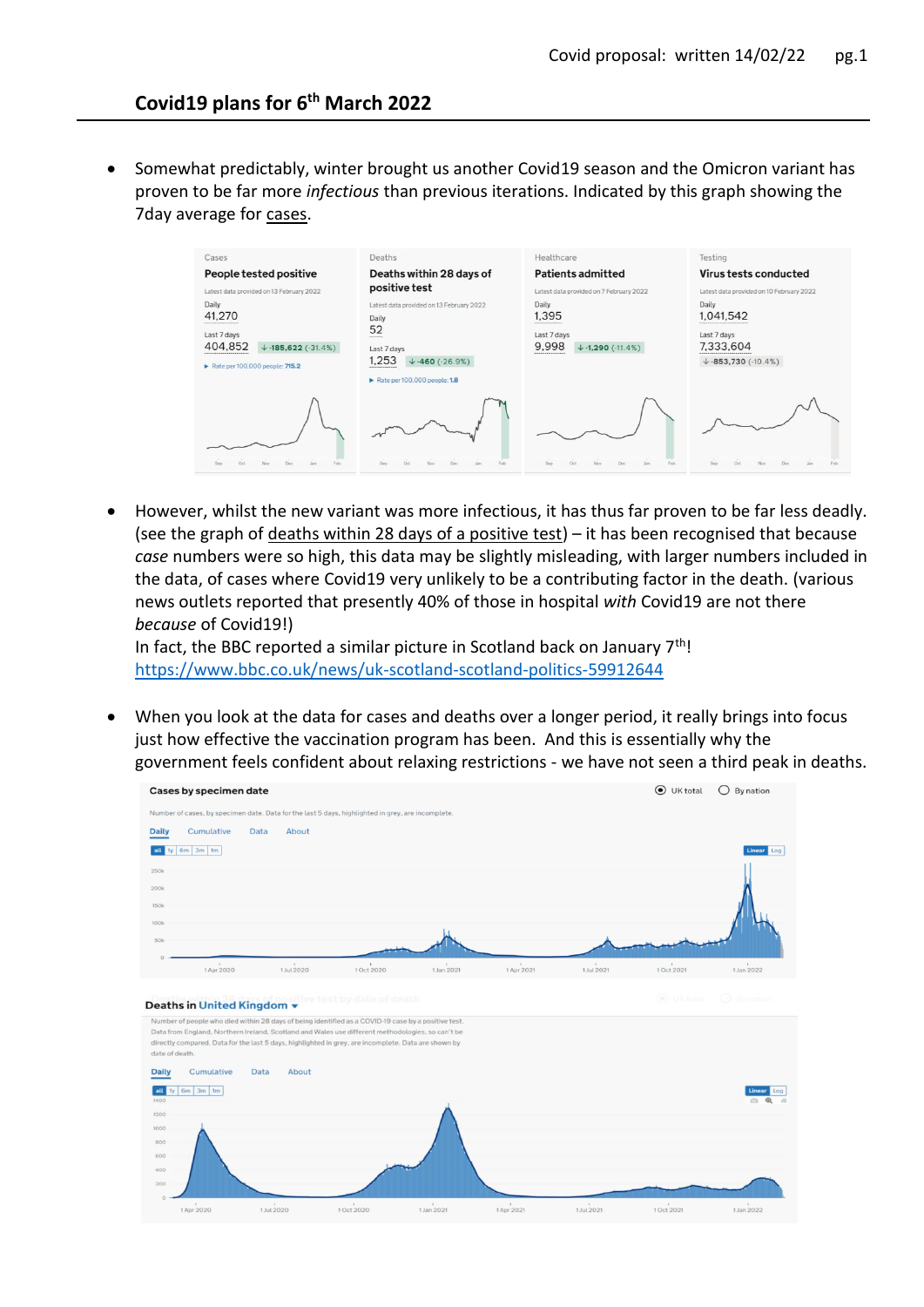Omicron does indeed seem to be proving a much lower threat. And this is especially the case for those (of all ages) who have been vaccinated. Let this impressive graphic settle in… this shows us the rate per 100k of those who have been taken into critical care between May-December last year. Critical care admissions by vaccination status - May-December 2021



 The red bars represent those admitted to critical care who were un-vaccinated. The blue and green bars – hardly visible in comparison – represent those who were double vaccinated and boosted. This is very encouraging – especially as it shows a lower rate in the 70+ category than in those 50-60 or 60-70!

According to this data, the best way to protect yourself from getting seriously ill of Covid19 is to make sure you are up to date with your vaccinations. All evidence indicates that if you do this Covid19 is extremely unlikely to be life threatening.

**Only about 3-4% of Covid19 admissions to critical care are from the vaccinated population.**

Here's some of our thinking with regards to assessing the risks at church.

**Masks:** We have maintained the requirement for masks during our services all the way through. This has meant that we have always gone beyond what was required of us by law in this regard – in other words, we were always plan B compliant even before there was a plan B!

We told you that we would keep this under review as we assess the evidence available to us. I'm sure that many of us would like to see an end to masks and enjoy singing properly again. [Even the government noted that singing with a mask on would be *weird* over the Christmas period!]

Evidence for the efficacy of masks is still "thin".

Of over 35000 studies that have been carried out, the BMJ only selected 6 as relevant to the question! One of these, a study in Bangladesh indicated that when the usage of masks was promoted in a particular area, so that nearly half of people were wearing them, transmission was reduced by as much as **9.5%**

<https://www.science.org/doi/10.1126/science.abi9069>

Added to this, there have been no studies yet done to determine whether masks make any difference in the vaccinated population where we know that transmission is lower.

**This does not mean that masks don't do anything.** But as we assess the risks of Covid19 transmission we do need to be realistic about just how much masks contribute to lowering that risk.

A similar or better reduction can no doubt be made by having good ventilation or socially distancing.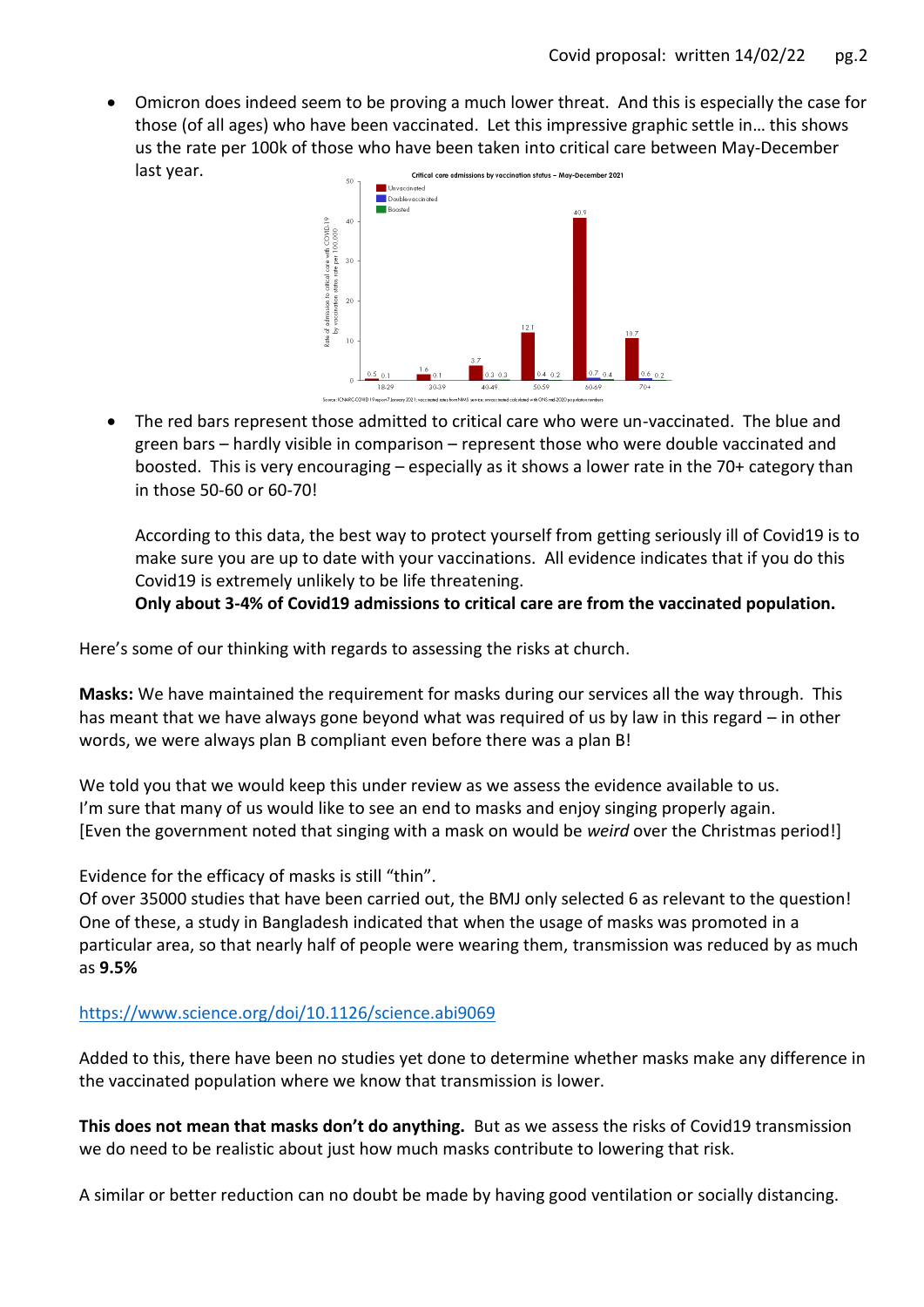When we assessed our ventilation we have found that CO2 level on a busy Sunday were remarkably low (probably due to the volume of our building)





*PPM - parts per million*

## **Our Proposal**

Taking all of these risk factors into account, we would like to propose that if things continue on their current trajectory that we make the following changes **from Sunday 6th March**:

- **The wearing of mask will no longer be required during services.**
- **The activity hall will remain as area of increased social distancing where masks can still be worn, and we would ask that all who attend respect this during the service.**

We welcome your thoughts on this so please speak to us and express your concerns so that we can make a decision which is best for us as a church. - We particularly want to hear from people for whom this decision would mean that they would stop attending services.

All decisions taken will of course be **subject to review** as circumstances change.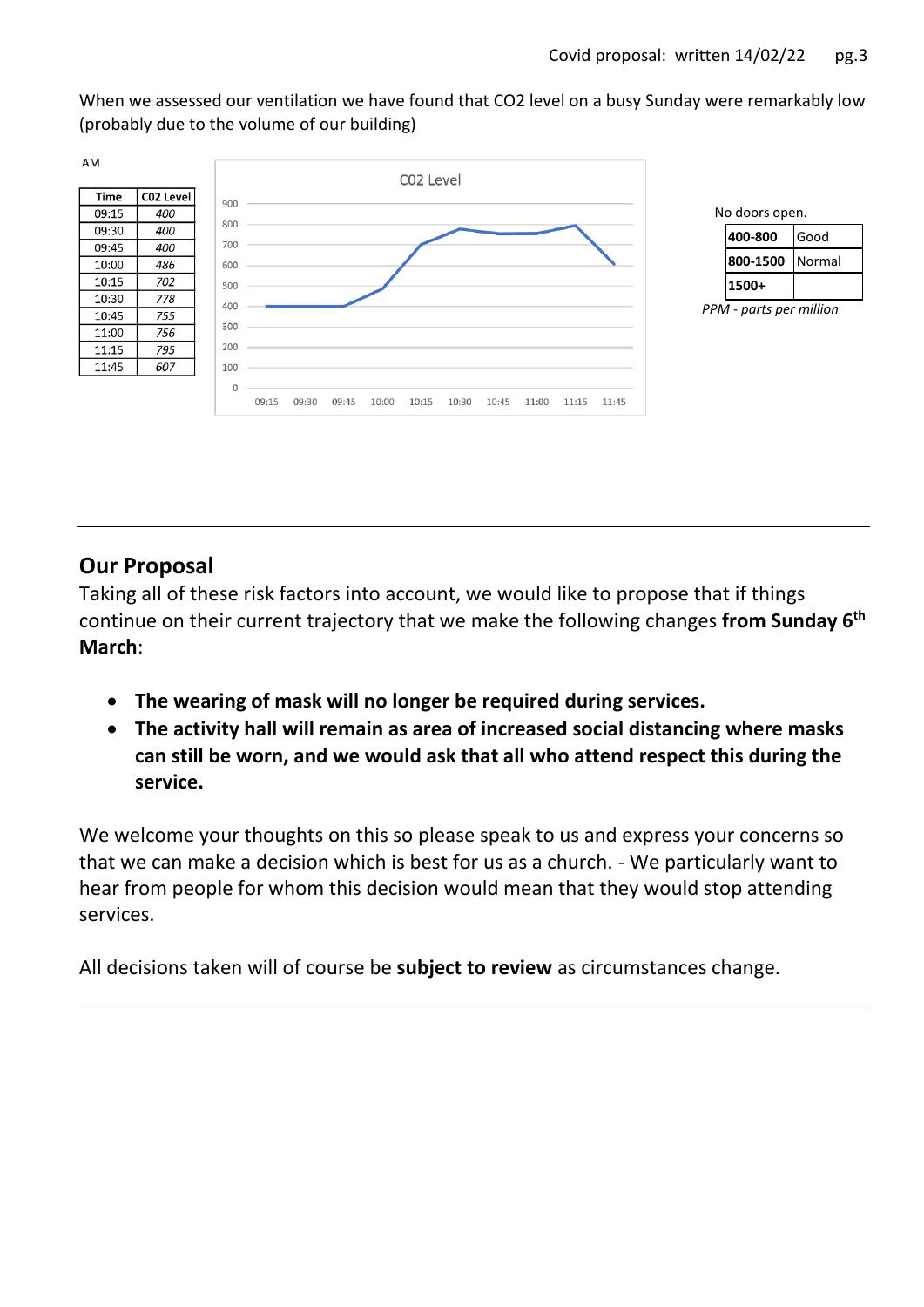## **Addendum**

Your questions:

*"Although Covid cases are dropping, they are still higher than they were before Christmas when the additional national restrictions were imposed. The average case rates were 30,000-40,000 per day in the autumn. This week the average is still over 60,000."* Cases ---

At the time of responding the seven day average is now 41,270.

The current daily reported number of cases is dropping rapidly and if things continue as they are then it is likely that by the  $6<sup>th</sup>$  of March (when we propose that we make changes to our services) that these numbers will be quite dramatically reduced.

**But this data is not an adequate determiner of risk.** It is more important to ask, "how many are *dying* or getting seriously ill from Covid19?"

And as we have pointed out above, this number is very small amongst the fully vaccinated population regardless of age.

It is no longer very helpful to look at case numbers because i) so few of these translate into serious illness and ii) fewer people are going for PCR tests now and the data for lateral flow tests is not being recorded.

This is another reason why we need to look at the data for hospitalisations and deaths.

---

*---*

*"… just because legal requirements for masks may be removed it doesn't mean masks should be removed. Advice will almost certainly be to continue to wear them in enclosed spaces even when not legally required."* 

We understand this.

People will still continue to be concerned about Covid19, especially as a significant number of the general public are unvaccinated.

But we are dealing with a group who i) regularly meet (we are in regular contact with each other) and ii) we are a population that is *almost entirely vaccinated and boosted*. We are not aware of any elderly of vulnerable attendees who are not up to date with vaccination.

*"Andy appeared to mention that there is no scientific evidence that masks make a difference. However, if you look at all key websites such as WHO, the British Government and the American Government websites they all recommend wearing masks as one of the weapons to fight Covid infection. Given this continuing advice, why would we rush to remove them?"*

I (Andy) never said this. **Masks do work.** What is in question is just **how much** of an impact they make. You could make a very strong case that wearing masks before Covid19 came onto the scene would have slowed transmission and saved lives during the flu season.

We have not "rushed" to remove them! We have been wearing masks for about 2 years now.

*"Regardless of the above, we need to be mindful of the older and more vulnerable members of our congregation. Already there are still some people who won't come along due to the risk to their health. Many people come along only because masks are still being worn. Removing this need to wear masks, especially when singing, seems to be forgetting the needs of these people. Do we really want to* 

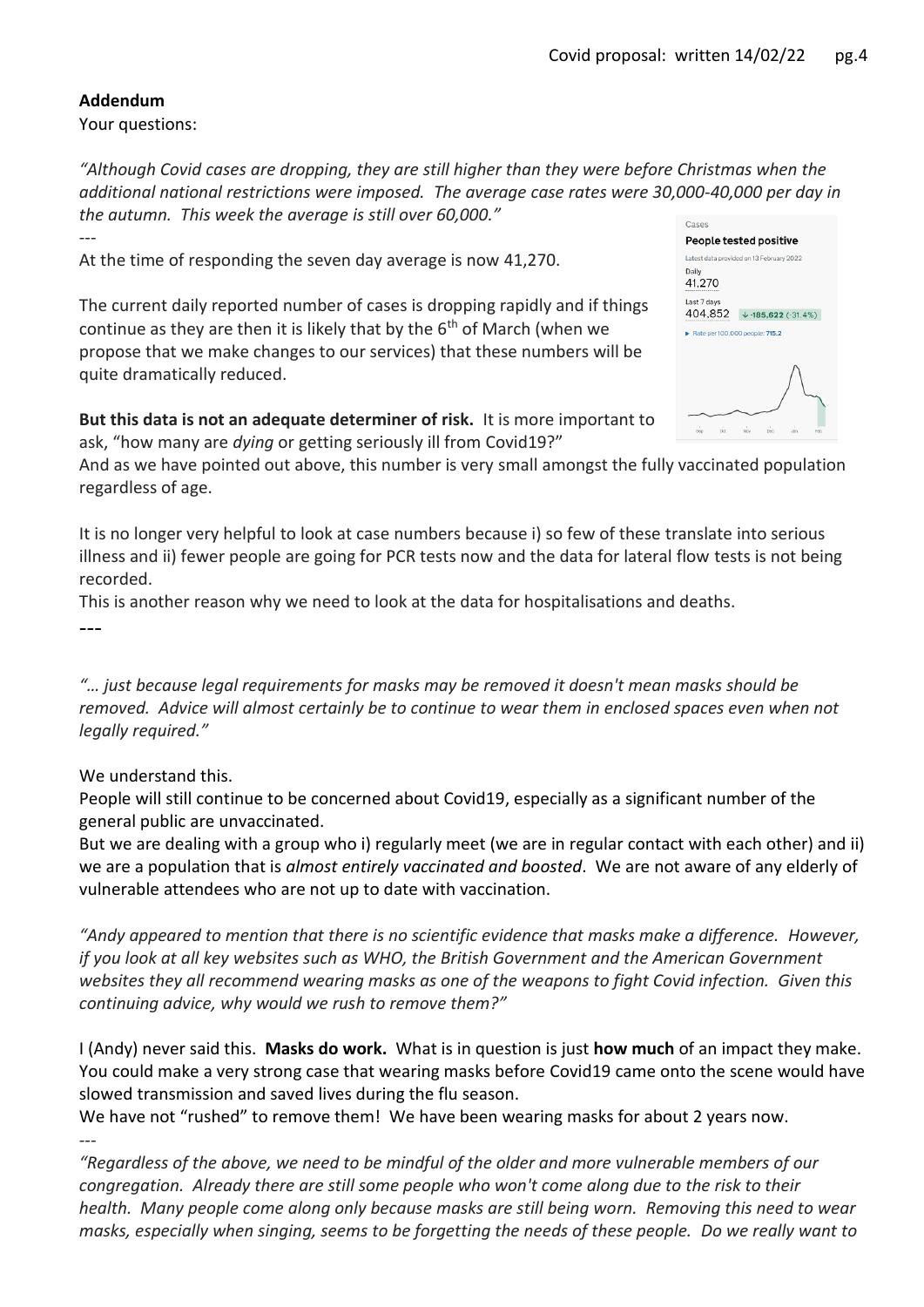*keep some people away from church just so people can sing 'properly' and not have to wear uncomfortable masks?"*

When you put the case this way, any response can seem heartless and uncaring. This has never been our intention.

We honestly believe as an eldership that the risks of removing masks is acceptably low and presents no significant threat to any of those who attend.

Having said that, there will always be (and there have always been) those whose health is so poor that they feel unable to attend church services.

If we are made aware of a significant number who, despite all the evidence, feel that these changes will mean that they have to **stop** attending then we will, of course, reconsider our plans.

You say that *"many people come along only because masks are being worn*". We are unclear about how you know this to be true; very few who presently attend leave immediately after the service when masks are removed, which seems to indicate that they are comfortable at least, with being in a room with those who are not wearing masks.

Remember, **we are not proposing a ban on masks, just making them optional**.

If many people do feel this way then we would appeal again for them to make this known to the elders. ---

*"Could you explain why you think that the risk from COVID on March 6th will be sufficiently low to remove all control measures. I would specifically like you to compare risks which we generally all accept (e.g. risk of death from driving car) to the daily death rates reported currently for COVID. The measures may not be fully comparable, but should give an reasonable indication of the relative risk from COVID in its most general sense."*

You are right when you say that these measurements are not comparable, but if you allow a few assumptions, here's how the risks seem to stack up.

In the UK, every day 5 people die in a traffic accident [\(https://www.brake.org.uk/get-involved/take](https://www.brake.org.uk/get-involved/take-action/mybrake/knowledge-centre/uk-road-safety)[action/mybrake/knowledge-centre/uk-road-safety](https://www.brake.org.uk/get-involved/take-action/mybrake/knowledge-centre/uk-road-safety) )

The numbers of Covid19 deaths continue to decline sharply, but the last daily figure was 52 (see above). **However,** if we take into account **the effect of vaccinations** then according to the figures for those who received critical care during May-December cited above, if you are up to date with your vaccinations the picture is quite different:

Total for the green and blue bars = 3.4 Total for the Red bars = 69.5 Therefore the percentage of unvaccinated Covid19 cases reaching critical care is 3.4/69.5 = 5% And 5% of 52 deaths is approximately 2.5

So for the comparison you requested: at *present* it seems that you are half as likely to die of covid19 (if you are fully vaccinated) as you are of a traffic accident.

[Note: we are assuming that the critical care admissions are directly proportional to deaths.]